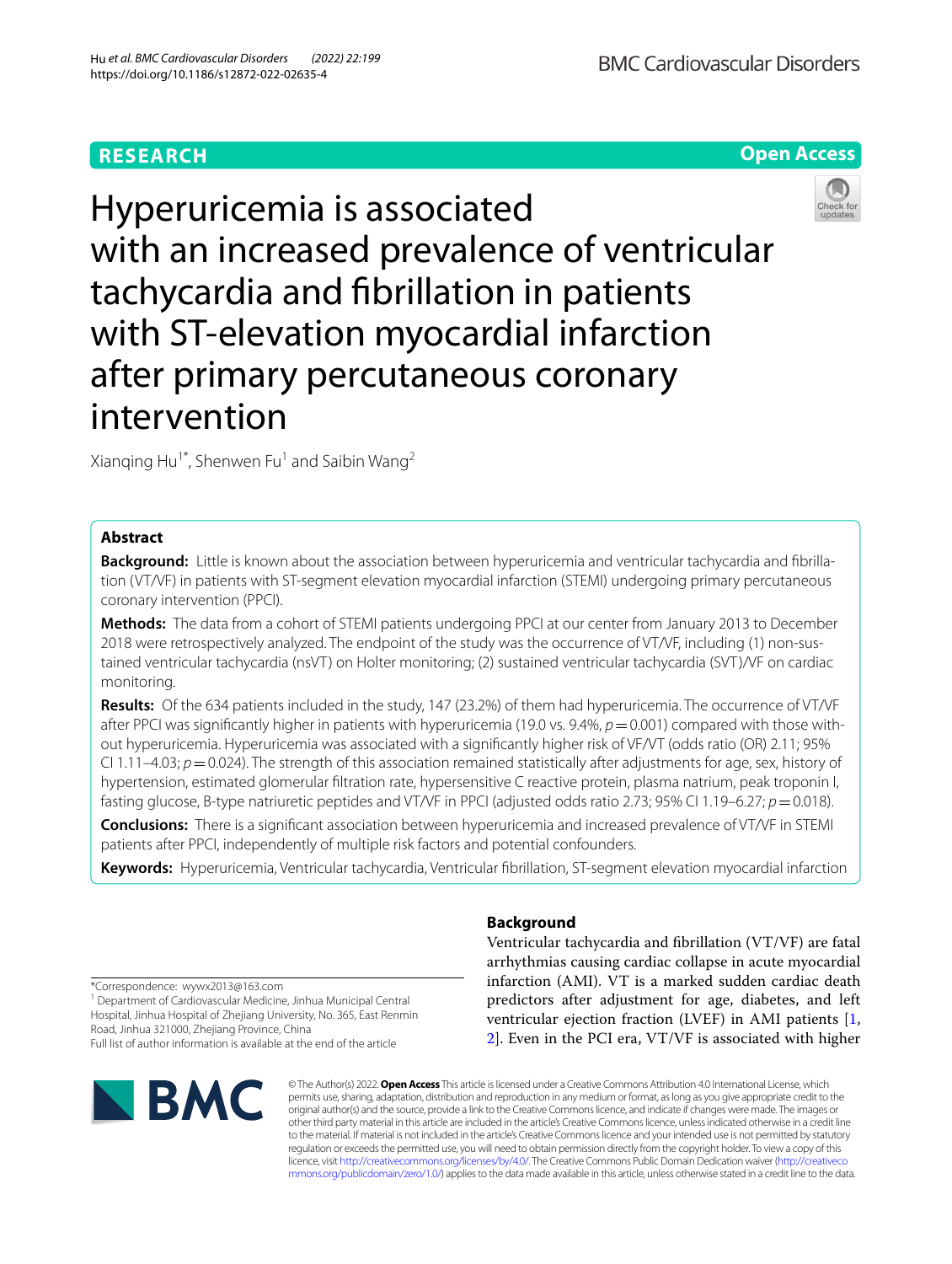in-hospital deaths in all patients with ST-segment elevation myocardial infarction (STEMI) and higher 5-year mortality in high-risk STEMI patients [\[3](#page-6-2)]. Although previous studies have indicated predictors for the occurrence of VT/VF including preprocedural and postprocedrual thrombolysis in myocardial infarction (TIMI) fow, total baseline ST-segment deviation, creatinine clearance and Killip class in patients undergoing primary percutaneous coronary intervention (PPCI) [\[4](#page-6-3), [5\]](#page-6-4), the potential preventable and reversible risk factors for VT/VF is still required.

Hyperuricemia is defned as a serum uric acid level>7 mg/dl for men and>6 mg/dl for women [\[6](#page-6-5)], and has been associated with a higher risk of coronary artery disease, AMI and increased cardiovascular mortality [[7–](#page-6-6) [10\]](#page-6-7). The correlation between hyperuricemia and arrhythmia has also been reported. Both Cross-sectional [\[6](#page-6-5), [11](#page-6-8)] and prospective [[12](#page-6-9), [13\]](#page-6-10) studies show an independent association between hyperuricemia and atrial fbrillation. Serum uric acid is a signifcant middle-term predictor of electrocardiographically diagnosed tachyarrhythmia in general population  $[14]$  $[14]$ . However, the evidence is sparse in terms of the relationship between hyperuricemia and VT/VF. The present study was aimed to investigate whether hyperuricemia was associated with the occurrence of VT/VF in STEMI patients undergoing PPCI.

## **Methods**

## **Study population**

This retrospective observational study enrolled consecutive STEMI patients undergoing PPCI at Jinhua Municipal Central Hospital from January 1, 2013 to December 30, 2018. Patients with missed data for serum uric acid were excluded. Hyperuricemia was defned as a serum uric acid level>7 mg/dl for men and>6 mg/dl for women. The study size was referred to the relevant research  $[15]$  $[15]$ .

## **Clinical and laboratory data**

Information on demographics, symptoms, established cardiovascular risk factors, previous cardiovascular events, biochemical indicators, echocardiography, medication, periprocedural features, Holter and electrocardiogram monitoring, and in-hospital adverse cardiac events (VT/VF, death, acute heart failure, stent thrombosis, target lesion revascularization) were abstracted from Haitai 2.0 electronic medical record system.

Troponin I levels were measured every 4 h after admission until its peak value was identifed. Other venous blood samples, obtained between 6 and 7 am after 14 h of fasting, were sent to the hospital laboratories. Serum levels of uric acid, potassium, natrium, chlorinum, creatinine, total cholesterol, high-density lipoprotein cholesterol (HDL-C), low-density lipoprotein cholesterol (LDL-C), triglycerides and plasma glucose were measured by using enzymatic methods with reagents supplied by Beckman Coulter Diagnostics on the AU5800 analyzer (Beckman Coulter Inc, USA). Hypersensitive C-reactive protein (hsCRP) levels were determined with a highly sensitive immunoturbidimetry-based assay (Goldsite Diagnostics Inc, China). Plasma B-type natriuretic peptides (BNP) and Serum troponin I were measured by chemiluminescence immunoassay on the Dimension® EXL™ with LM Integrated Chemistry System (Siemens Inc, Germany). Estimated glomerular fltration rate (eGFR) was calculated with MDRD formula. The laboratory technicians were blinded to the objective of the research.

## **Electrocardiogram data**

All patients received cardiac monitoring for at least 96 h after admission and 597 patients received 24-h Holter monitoring after PPCI. Treatment with beta-blockers or other antiarrhythmic agents was continued during monitoring. Evaluation of Holter monitoring was performed twice by two professional physicians who were blinded to the aim of the study.

## **Treatment**

PPCI procedures were performed according to Chinese guidelines for percutaneous coronary intervention. Before the procedure, all patients received 300 mg aspirin combined with either 300–600 mg clopidogrel or 180 mg ticagrelor as loading dose. Use of thrombus aspiration, direct stenting, postdilation, glycoprotein IIb/IIIa inhibitors and anti-arrhythmia agents in PPCI was left to the physicians' discretion. The Academic Research Consortium High Bleeding Risk criteria was used for bleeding risk stratifcation [[16](#page-6-13)].

## **Study outcome and defnition**

The outcome of interest was the occurrence of  $VT/$ VF, including (1) non-sustained ventricular tachycardia (nsVT) on Holter monitoring; (2) sustained ventricular tachycardia (SVT)/VF on cardiac monitoring. nsVT was defned as three or more consecutive ventricular premature beats with a rate of at least 120 beats per minute and persisting less than 30 s. SVT was defned as VT lasting longer than 30 s or requiring termination because of hemodynamic collapse. VF was characterized as a rapid, irregular, dysmorphic pattern with no clearly defned QRS complex resulting in rapid hemodynamic collapse. The diagnosis of STEMI was confirmed according to the third universal defnition of myocardial infarction [\[17](#page-6-14)].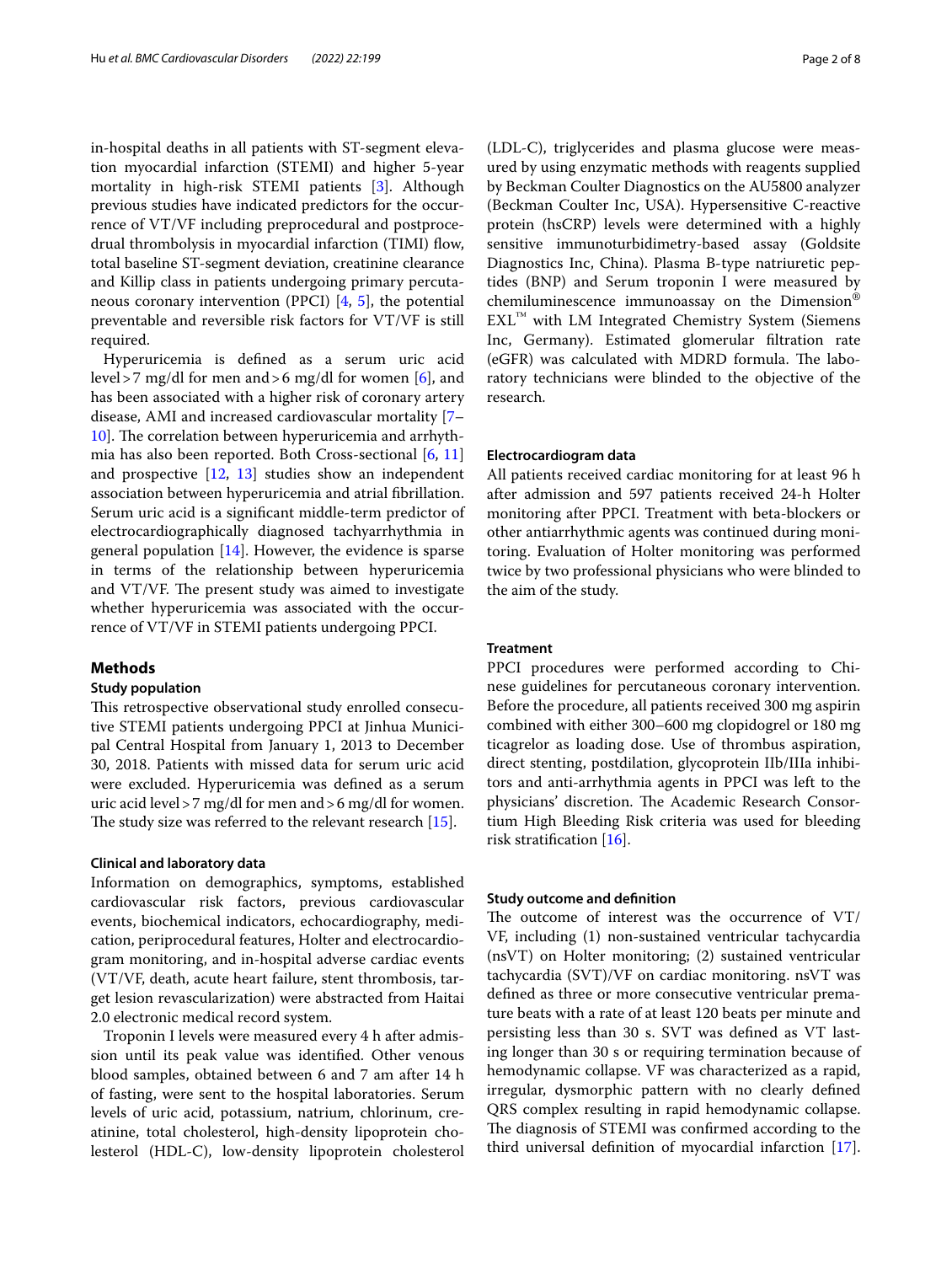No-reflow was defined as thrombolysis in myocardial infarction (TIMI) flow < 3 after stent implantation [[18\]](#page-6-15).

## **Statistical analysis**

Continuous variables following normal distribution were expressed as mean $\pm$ standard deviation (SD) and those following non-normal distribution as median (interquartile range). Categorical variables were expressed as percentage. The normally distributed variables were compared by Student's *t*-test and non-normal distribution variables by the Mann–Whitney *U* test. The Chi squared test were used for categorical variables. Variables were selected into the binary logistic regression model to identify the independent risk factors of VT/ VF on the basis of their signifcance in univariable analyses. Three forced-entry logistic regression models were performed: an unadjusted model; a model adjusted for age and sex (model 1); and a model further adjusted for potential confounding factors including history of hypertension, eGFR, hsCRP, serum natrium, peak troponin I, BNP, plasma fasting glucose and VT/VF in PPCI (model 2). Statistical signifcance was set at *p*<0.05. All statistical analysis were carried out by SPSS software (version 13.0, SPSS Inc. Chicago, IL, USA).

## **Results**

A total of 640 STEMI patients receiving PPCI were identifed in electronic database. After excluding 6 patients with missing data for serum uric acid, 634 patients (503 males and 131 females) were fnally included in the analysis. Of the 634 patients included, 147 of them had hyperuricemia. Information on demographics, clinical features, and treatments of patients stratifed by the presence of hyperuricemia are shown in Table [1](#page-3-0). Compared with those without hyperuricemia, patients with hyperuricemia were older, had a greater prevalence of hypertension and cardiogenic shock (Killip class IV), higher value of hsCRP, serum natrium, peak troponin I, BNP and plasma fasting glucose. Patients with hyperuricemia also had lower values of eGFR and LVEF, less likely to be treated with statin. There was no significant difference between groups with respect to the prevalence of VT/VF before PPCI.

Table [2](#page-4-0) shows the infarct-related artery of patients with hyperuricemia was more likely to be left main but less likely left circumflex. Patients with hyperuricemia had higher prevalence of no-reflow and VT/VF in PPCI compared with those without hyperuricemia. There was no remarkable diference between the two groups related to the number of diseased vessels, TIMI flow grade 0 before PPCI, total ischemic time, diameter and total length of stents and recovery of TIMI fow grade 3 after PPCI.

Predilation before stenting and thrombus aspiration were performed in most patients. Glycoprotein IIb/IIIa inhibitor was used in about one third of the patients.

Table  $3$  indicates that the occurrence of  $VT/VF$  after PPCI was signifcantly higher in patients with hyperuricemia (19.04 vs. 9.44%,  $p=0.001$ ). Paralleled results were shown in terms of nsVT by Holter monitoring and SVT/ VF by cardiac monitoring (15.64 vs. 8.62%, *p*=0.003 and 4.08 vs. 0.82%,  $p = 0.003$  respectively). Notably, the prevalence of death and acute heart failure before discharge were remarkably increased in patients with hyperuricemia than those with normal serum uric acid levels.

Fifteen variables were selected into the binary logistic regression model to identify the independent predictor of VT/VF according to their signifcance in univariable analyses (Additional fle [1:](#page-6-16) Table S1). In unadjusted logistic regression analysis, hyperuricemia was associated with an approximately twofold higher risk of VF/VT (unadjusted OR 2.11; 95% CI 1.11–4.03; *p*=0.024). Tis association strengthened after adjusting for age and sex (OR 2.45; 95% CI 1.34–4.54; *p*=0.004, model 1). Notably, the strength of this association remained statistically after additional adjustment for history of hypertension, eGFR, hsCRP, serum natrium, peak troponin I, BNP, plasma fasting glucose and VT/VF in PPCI (OR 2.73; 95% CI 1.19–6.27;  $p = 0.018$ , model 2). It meant that hyperuricemia increased the absolute risk of VT/VF by 173% in STEMI patients. In this regression model, other independent predictors of prevalent VT/VF included history of hypertension and LDL-C (Table [4](#page-5-1)).

## **Discussion**

The present study showed that hyperuricemia was signifcantly associated with an increased prevalence of VT/ VF in STEMI patients after PPCI. The significance of this association persisted after adjustment for multiple established risk factors and potential confounders. To our limited knowledge, this study may be the frst report concerned the association between hyperuricemia and VT/ VF in STEMI patients.

As early as 1985, McDonald et al. reported a relationship between serum uric acid and ventricular ectopy [\[19](#page-6-17)]. The association between increased serum uric acid levels and the occurrence of VT (defned as 5 or more consecutive ventricular beats on a 24-h ECG recording) in 167 patients with left ventricular hypertrophy was also confrmed [\[15](#page-6-12)]. Most recently, one observational study showed allopurinol use and use duration of more than 6 months were independently associated with a lower risk of ventricular arrhythmia in 28,775 gout patients, regardless of whether receiving anti-arrhythmic and cardio-protective medications or not  $[20]$  $[20]$ . The beneficial efect of allopurinol may come from uric acid decrease,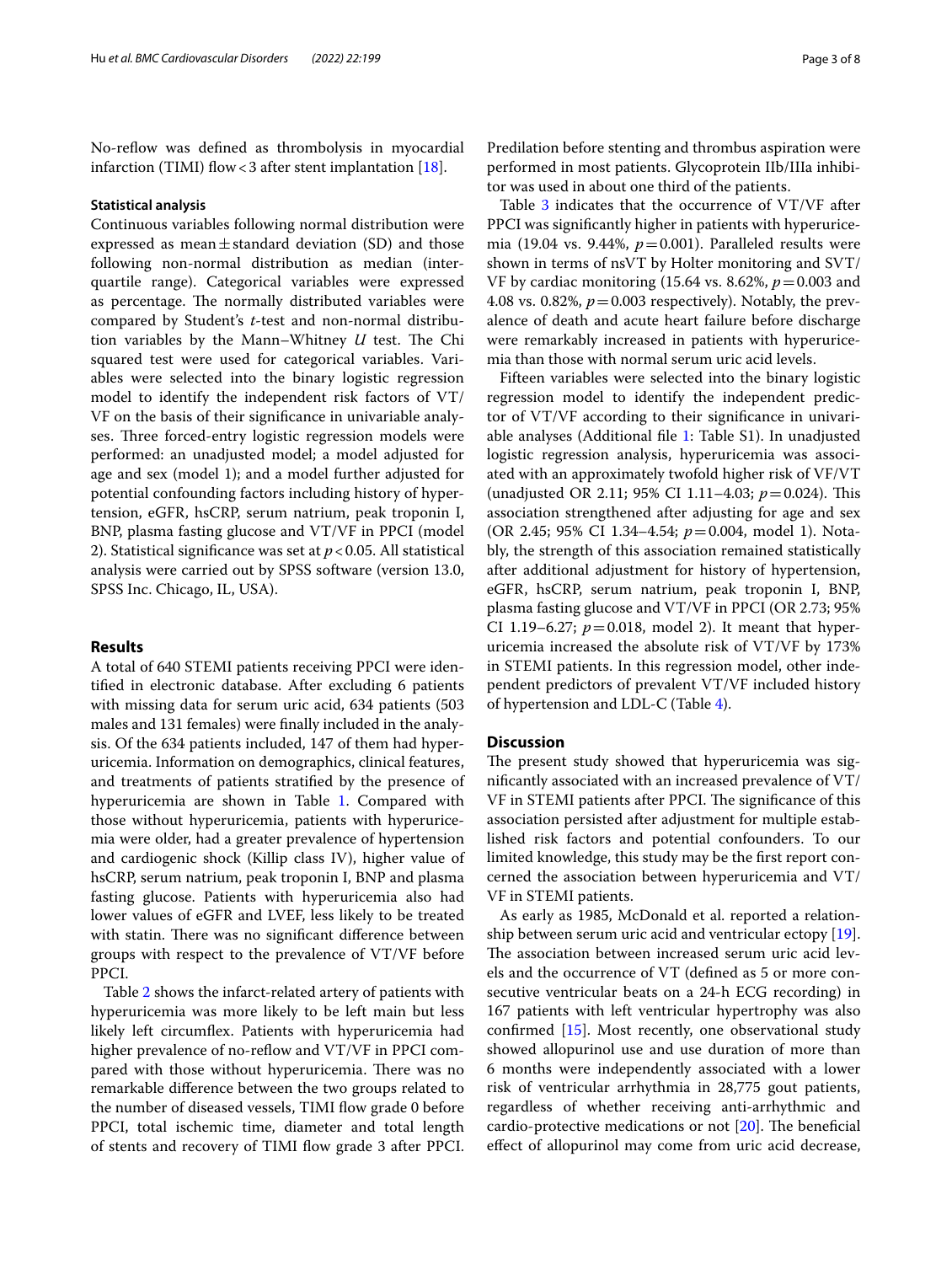| <b>Characteristics</b>                      | Patients with hyperuricemia         | Patients without hyperuricemia      | p value |  |
|---------------------------------------------|-------------------------------------|-------------------------------------|---------|--|
|                                             | $(n=147)$                           | $(n=487)$                           |         |  |
|                                             | Serum uric acid 8.9 (7.1-8.9) mg/dl | Serum uric acid 5.0 (4.1-5.7) mg/dl |         |  |
| Demographic characteristics                 |                                     |                                     |         |  |
| Age (year)                                  | $65.6 \pm 15.1$                     | $62.0 \pm 13.1$                     | 0.003   |  |
| Male                                        | 114 (77.6)                          | 389 (79.9)                          | 0.542   |  |
| Hypertension                                | 97 (66.0)                           | 265 (54.4)                          | 0.013   |  |
| Diabetes mellitus                           | 27 (18.4)                           | 87 (17.9)                           | 0.889   |  |
| Dyslipidemia                                | 4(2.7)                              | 12(2.5)                             | 0.772   |  |
| Current smoking                             | 71 (48.3)                           | 278 (57.1)                          | 0.061   |  |
| Previous myocardial infarction              | 6(4.1)                              | 11(2.3)                             | 0.246   |  |
| Previous revascularization                  | 5(3.4)                              | 19(3.9)                             | 0.781   |  |
| Previous stroke                             | 15(10.2)                            | 27(5.5)                             | 0.046   |  |
| Clinical presentation                       |                                     |                                     |         |  |
| SVT/VF before PPCI                          | 8(5.4)                              | 19(3.9)                             | 0.417   |  |
| Cardiogenic shock at admission              | 42 (28.6)                           | 69 (14.2)                           | 0.000   |  |
| hsCRP (mg/L)                                | $8.0(3.6-19.8)$                     | $5.0(2.0-16.0)$                     | 0.002   |  |
| Serum potassium (mmol/L)                    | $4.0 \pm 0.4$                       | $4.0 \pm 0.5$                       | 0.220   |  |
| Serum natrium (mmol/L)                      | $139.5 \pm 4.1$                     | $138.6 \pm 3.3$                     | 0.016   |  |
| Serum chlorinum (mmol/L)                    | $105.5 \pm 7.7$                     | $105.1 \pm 4.00$                    | 0.452   |  |
| eGFR $_{MDRD}$ (ml/min/1.73m <sup>2</sup> ) | $57.1 \pm 20.2$                     | $80.2 \pm 22.2$                     | 0.000   |  |
| Fasting glucose (mmol/L)                    | $8.2 \pm 3.5$                       | $7.1 \pm 2.8$                       | 0.001   |  |
| HbA1c (%)                                   | $6.4 \pm 1.5$                       | $2.7 \pm 1.7$                       | 0.540   |  |
| Peak troponin I (ng/ml)                     | 67.6 (22.8-153.2)                   | 42.8 (17.9-87.0)                    | 0.009   |  |
| BNP (pg/ml)                                 | 1149.5 (302.0-3376.5)               | 709.5 (254.3-1698.8)                | 0.003   |  |
| Triglycerides (mmol/L)                      | $1.7 \pm 1.2$                       | $1.5 \pm 1.1$                       | 0.056   |  |
| Total cholesterol (mmol/L)                  | $4.3 \pm 1.3$                       | $4.2 \pm 1.1$                       | 0.336   |  |
| HDL-C (mmol/L)                              | $1.0 \pm 0.3$                       | $1.0 \pm 0.3$                       | 0.133   |  |
| LDL-C (mmol/L)                              | $2.9 \pm 1.0$                       | $2.8 \pm 0.8$                       | 0.628   |  |
| LVEF(%)                                     | $57.5 \pm 11.4$                     | $60.1 \pm 9.1$                      | 0.018   |  |
| Medical treatment after PPCI                |                                     |                                     |         |  |
| Aspirin                                     | 146 (99.3)                          | 486 (99.8)                          | 0.410   |  |
| Clopidogrel                                 | 135 (91.8)                          | 462 (94.9)                          | 0.170   |  |
| Ticagrelor                                  | 11(7.5)                             | 25(5.1)                             | 0.281   |  |
| Beta-blockers                               | 91(61.9)                            | 328 (67.4)                          | 0.222   |  |
| Statin                                      | 138 (93.9)                          | 485 (99.6)                          | 0.000   |  |
| ACEI/ARB                                    | 98 (66.7)                           | 333 (68.4)                          | 0.697   |  |
| Aminodarone                                 | 21(14.3)                            | 48 (9.9)                            | 0.131   |  |
| Lidocaine                                   | 14(9.5)                             | 28(5.7)                             | 0.107   |  |

## <span id="page-3-0"></span>**Table 1** Clinical and biochemical characteristics of the patients with STEMI stratified by the presence of hyperuricemia

Sample size,  $n=634$ . Data are expressed as mean  $\pm$  OR, number of patients (percentage) or median (range)

STEMI, ST-segment elevation myocardial infarction; SVT, sustained ventricular tachycardia; VF, ventricular fbrillation; LVEF, left ventricular ejection fraction; PPCI, primary percutaneous coronary intervention; hsCRP, hypersensitive C reactive protein; eGFR, estimated glomerular fltration rate; BNP, B-type natriuretic peptides; HDL-C, high density lipoprotein cholesterol; LDL-C, low density lipoprotein cholesterol; ACEI, angiotensin converting enzyme inhibitor; ARB, angiotensin receptor blocker

which afects pathophysiologic pathways attenuating the vulnerability of the ventricular myocardium to ventricular arrhythmia, but not via an unidentifed direct antiarrhythmic action (in which case the results would have been apparent immediately upon treatment initiation), hinting a potential association between hyperuricemia and ventricular arrhythmia [[21\]](#page-7-0). In the present study focusing on the most vulnerable group to ventricular arrhythmia [[22](#page-7-1)], the association between hyperuricemia and the prevalence of VT/VF remained statistically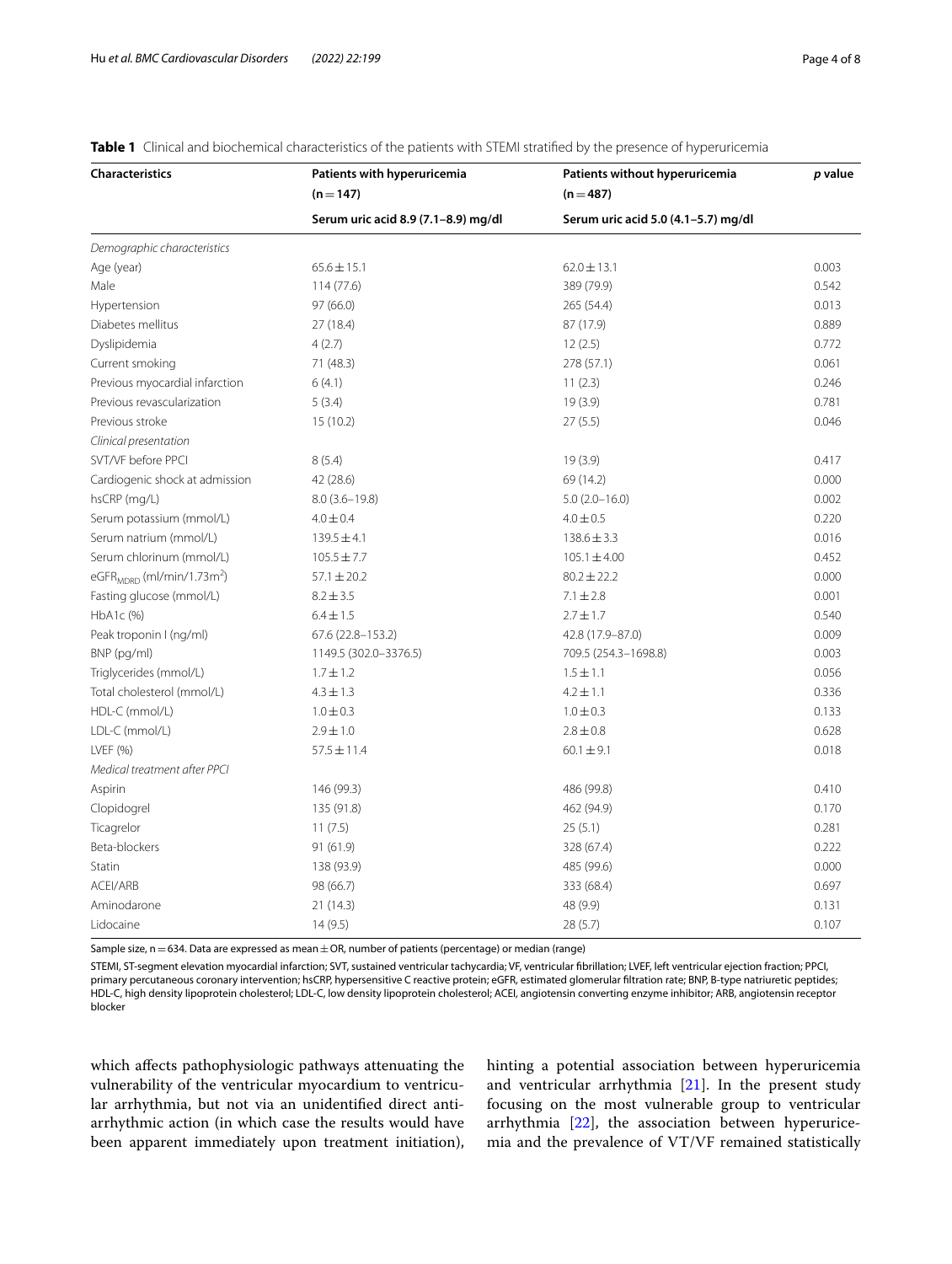| <b>Characteristics</b>             | Patients with hyperuricemia         | Patients without hyperuricemia      | p value |
|------------------------------------|-------------------------------------|-------------------------------------|---------|
|                                    | $(n = 147)$                         | $(n=487)$                           |         |
|                                    | Serum uric acid 8.9 (7.1-8.9) mg/dl | Serum uric acid 5.0 (4.1-5.7) mg/dl |         |
| Angiographic                       |                                     |                                     |         |
| <b>IRA</b>                         |                                     |                                     |         |
| Left anterior descending           | 79 (53.7%)                          | 244 (50.1%)                         | 0.439   |
| Left circumflex                    | 8 (5.4%)                            | 69 (14.2%)                          | 0.005   |
| Right coronary artery              | 57 (38.8%)                          | 175 (35.9%)                         | 0.531   |
| Left main                          | $5(3.4\%)$                          | $0(0\%)$                            | 0.001   |
| <b>Two IRAs</b>                    | $2(1.4\%)$                          | $1(0.2\%)$                          | 0.136   |
| ST-related myocardial infarction   | $3(2.0\%)$                          | 11(2.3%)                            | 1.000   |
| Diseased vessels                   |                                     |                                     |         |
| $\mathbf{1}$                       | 37 (25.2%)                          | 136 (27.9%)                         | 0.511   |
| $\overline{2}$                     | 50 (34.0%)                          | 154 (31.6%)                         | 0.586   |
| 3                                  | 60 (40.8%)                          | 197 (40.5%)                         | 0.937   |
| TIMI 0 flow before PPCI            | 107 (72.8%)                         | 327 (67.1%)                         | 0.197   |
| Procedural                         |                                     |                                     |         |
| Total ischemic time (hour)         | $6.0(3.0-12.0)$                     | $6.0(4.0 - 12.0)$                   | 0.407   |
| Thrombus aspiration                | 108 (73.5%)                         | 329 (67.6%)                         | 0.175   |
| Glycoprotein Ilb/Illa inhibitor    | 47 (32.0%)                          | 154 (31.6%)                         | 0.936   |
| Predilation                        | 131 (89.1%)                         | 414 85.0%)                          | 0.123   |
| Predilation balloon diameter (mm)  | $2.3 \pm 0.3$                       | $2.3 \pm 0.3$                       | 0.696   |
| Predilation balloon length (mm)    | $15.2 \pm 2.9$                      | $15.7 \pm 3.0$                      | 0.120   |
| Stent number                       | $1.3 \pm 0.5$                       | $1.2 \pm 0.5$                       | 0.116   |
| Stent diameter (mm)                | $3.2 \pm 0.4$                       | $3.2 \pm 0.6$                       | 0.931   |
| Stent length (mm)                  | $32.4 \pm 15.5$                     | $30.1 \pm 16.6$                     | 0.151   |
| Postdilation                       | 58 (39.5%)                          | 195 (40.0%)                         | 0.965   |
| Postdilation balloon diameter (mm) | $3.3 \pm 0.5$                       | $3.4 \pm 0.4$                       | 0.743   |
| Postdilation balloon length (mm)   | $12.7 \pm 2.6$                      | $12.8 \pm 2.4$                      | 0.839   |
| Postdilation pressure (Atm)        | $16.6 \pm 4.2$                      | $16.9 \pm 3.2$                      | 0.665   |
| Intra-aortic balloon pump          | $7(4.8\%)$                          | 8 (1.6%)                            | 0.055   |
| SVT/VF during PPCI                 | $6(4.1\%)$                          | $6(1.2\%)$                          | 0.037   |
| No-reflow                          | $9(6.1\%)$                          | 12 (2.5%)                           | 0.036   |
| TIMI 3 flow after PPCI             | 144 (98.0%)                         | 482 (98.0%)                         | 0.396   |

<span id="page-4-0"></span>

|  | Table 2 Angiographic and procedural finding of the patients with STEMI stratified by the presence of hyperuricemia |  |  |  |  |  |  |
|--|--------------------------------------------------------------------------------------------------------------------|--|--|--|--|--|--|
|--|--------------------------------------------------------------------------------------------------------------------|--|--|--|--|--|--|

Sample size,  $n=634$ . Data are expressed as mean  $\pm$  SD, number of patients (percentage) or median (range)

STEMI, ST-segment elevation myocardial infarction; IRA, infarct-related artery; ST, stent thrombosis; TIMI, thrombolysis in myocardial infarction; PPCI, primary percutaneous coronary intervention; SVT, sustained ventricular tachycardia; VF, ventricular fbrillation

signifcant after adjusting for potential confounding factors including age, sex, history of hypertension, eGFR, hsCRP, serum natrium, peak troponin I, BNP, plasma fasting glucose and VT/VF in PPCI, suggesting hyperuricemia is not merely an innocent bystander but may be implicated in the development of VT/VF in STEMI patients.

Although it is fairly certain that there is inner relationship between hyperuricemia and ventricular tachycardia, but evidence of causation is still needed. Ventricular arrhythmia has a complex pathophysiologic background and has been previously attributed to infammatory

states  $[23]$  $[23]$ . The generation of reactive oxygen species can contribute to induction of arrhythmias, via multiple mechanisms, including the alteration of cardiac ionic channels [\[24\]](#page-7-3) and cardiac cell death associated ventricular dysfunction [\[25\]](#page-7-4). It is known that elevated serum uric acid can enhance the infammatory response after STEMI [\[26\]](#page-7-5). But it is controversial whether hyperuricemia is only a marker of oxidative stress or directly induce VT/VF in STEMI patients. Use of allopurinol signifcantly decreased the inducibility of ventricular tachycardia and ventricular fbrillation in infarcted rats by down-regulating sympathetic innervation through a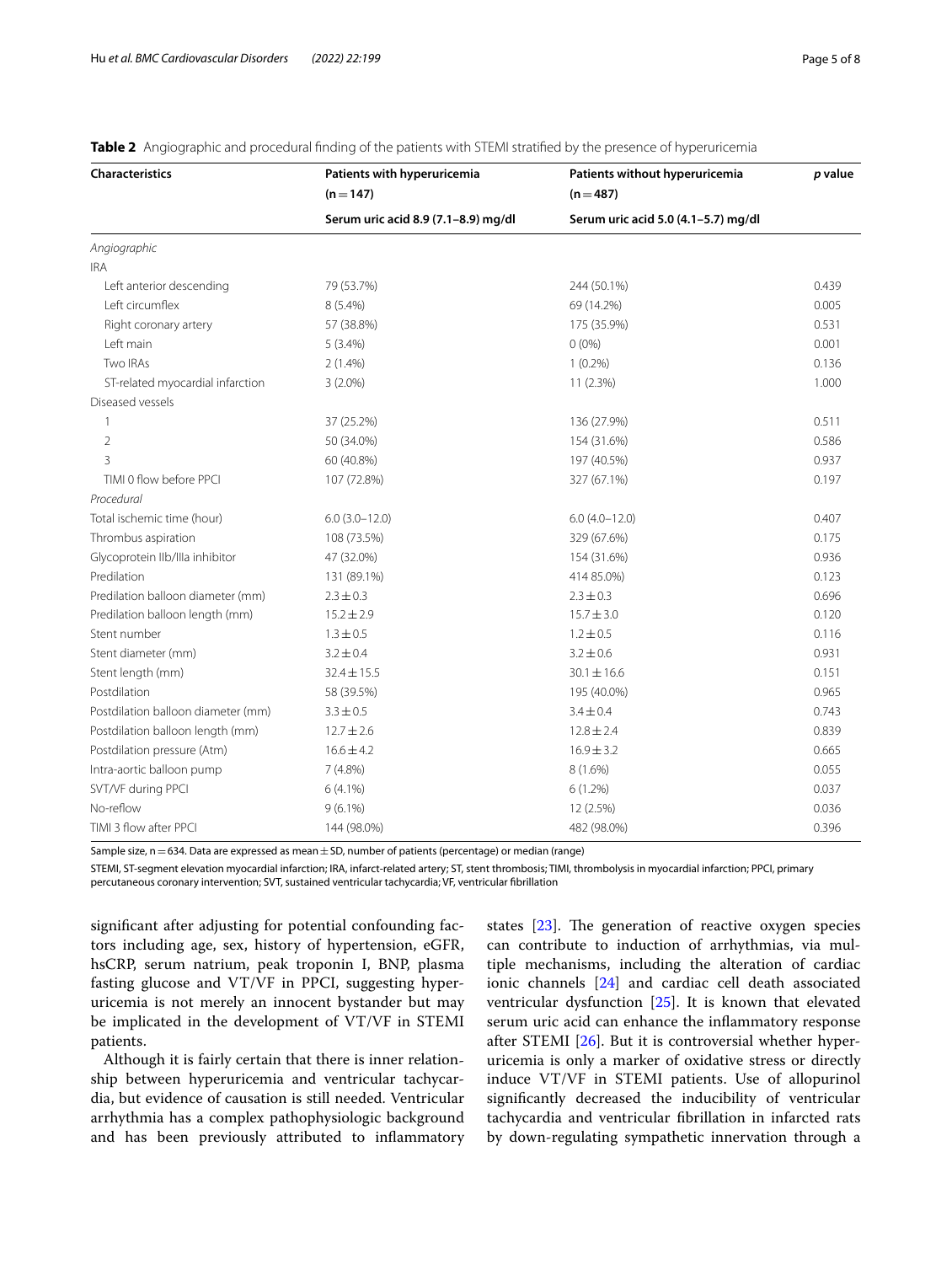<span id="page-5-0"></span>**Table 3** nsVT, SVT/VF and in-hospital clinical outcomes of the patients with STEMI stratifed by the presence of hyperuricemia

|                                      | <b>Patients with</b><br>hyperuricemia     | <b>Patients</b><br>without<br>hyperuricemia | p value |  |
|--------------------------------------|-------------------------------------------|---------------------------------------------|---------|--|
|                                      | $(n=147)$                                 | $(n=487)$                                   |         |  |
|                                      | Serum uric<br>acid 8.9<br>(7.1–8.9) mg/dl | Serum uric<br>acid 5.0<br>(4.1–5.7) mg/dl   |         |  |
| Ventricular tachycardia              | 28 (19.0%)                                | 46 (9.4%)                                   | 0.001   |  |
| nsVT by Holter monitoring            | 23 (15.6%)                                | 42 (8.6%)                                   | 0.003   |  |
| SVT/VF by cardiac moni-<br>toring    | $6^a$ (4.1%)                              | $4(0.8\%)$                                  | 0.013   |  |
| Clinical outcomes                    |                                           |                                             |         |  |
| Death                                | 10 (6.8%)                                 | $5(1.0\%)$                                  | 0.000   |  |
| Acute heart failure                  | 25 (17.0%)                                | 29 (6.0%)                                   | 0.000   |  |
| Stent thrombosis                     | $0(0\%)$                                  | $0(0\%)$                                    |         |  |
| Target lesion revasculari-<br>zation | $0(0\%)$                                  | $0(0\%)$                                    |         |  |
|                                      |                                           |                                             |         |  |

Sample size,  $n=634$ . Data are expressed as number of patients (percentage)

nsVT, non-sustained ventricular tachycardia; SVT, sustained ventricular tachycardia; VF, ventricular fbrillation; STEMI, ST-segment elevation myocardial infarction

<sup>a</sup> One patient developed both nsVT on Holter and SVT on cardiac monitoring

<span id="page-5-1"></span>**Table 4** Association between hyperuricemia and the risk of VT/ VF in STEMI patients undergoing PPCI

| Logistics regression models               | OR.  | 95% CI        | p value |  |  |
|-------------------------------------------|------|---------------|---------|--|--|
| Hyperuricemia                             |      |               |         |  |  |
| Unadjusted model                          | 2.11 | $1.11 - 4.03$ | 0.024   |  |  |
| Adjusted model 1                          | 2.45 | 1.34-4.54     | 0.004   |  |  |
| Adjusted model 2                          | 2.73 | $1.19 - 6.27$ | 0.018   |  |  |
| Other independent risk factors in model 2 |      |               |         |  |  |
| Hypertension                              | 2.31 | 1.08-4.97     | 0.032   |  |  |
| LDL-C                                     | 1.76 | $1.11 - 2.80$ | 0.017   |  |  |

VT, ventricular tachycardia; VF, ventricular fbrillation; STEMI, ST-segment elevation myocardial infarction; PPCI, primary percutaneous coronary intervention; LDL-C, low density lipoprotein cholesterol

superoxide-dependent pathway, but the uricosuric agent benzbromarone had no benefcial efects on oxidative stress, sympathetic hyperinnervation or arrhythmia vulnerability at the similar levels of uric acid [[27\]](#page-7-6), indicating that uric acid functions only as an indicator of xanthine oxidase (XO) activity and is not directly involved in the arrhythmogenic process. However, there are well-established interspecies diferences in intrinsic levels of myocardial XO activity [[28\]](#page-7-7). Rats have relatively high levels of myocardial XO activity during myocardial ischemia, whereas the activity in humans is comparatively low

[[29\]](#page-7-8). Thus, finding from animal study cannot necessarily be generalized to species with comparatively low activities of XO. Meanwhile, hyperuricemia is associated with impaired myocardial reperfusion and greater infarct size [[30,](#page-7-9) [31](#page-7-10)], which associated with higher rates of ventricular arrhythmias  $[32, 33]$  $[32, 33]$  $[32, 33]$  $[32, 33]$  $[32, 33]$ . The present study confirmed these data: patients with hyperuricemia presented with increased troponin I levels, risk of no-reflow and worse LVEF.

VT/VF are a major cause of morbidity and mortality in STEMI patients. Even modest correlations between hyperuricemia and VT/VF, and modest therapeutic efects could have signifcant clinical impact, given the high prevalence of STEMI. Compared with other established predictors for the occurrence of VT/VF in patients undergoing PPCI, such as pre-PCI TIMI flow, total baseline ST deviation, creatinine clearance and Killip class [[4,](#page-6-3) [5](#page-6-4)], hyperuricemia is a preventable and reversible risk factor which may be a potential therapeutic target for subjects vulnerable to VT/VF, including patients with coronary artery disease, hypertension or cardiomyopathy [[34\]](#page-7-13).

Postprocedrual TIMI flow grade less than 3 did not increase the risk of  $VT/VF$  in the present study. The higher rate of TIMI 3 flow after PPCI compared with the previous study  $[4]$  $[4]$  (98.0% vs. 87.0%) might dilute the adverse effect of poor TIMI flow on VT/VF.

Several limitations of this study should be mentioned. First, the relatively small sample size and short-term follow-up make it limited to explore the prognostic implication of hyperuricemia. Second, it is a single-center, retrospective study that may lead to patient selection bias. Third, 37 patients did not receive 24-h Holterr monitoring, although it was comparable between the two groups. Fourth, ST-segment deviation and resolution is not included in the present study. Although 98% of the patients received TIMI 3 flow, which only reflecting epicardial rather than myocardial perfusion. Fifth, serum uric acid and creatinine levels, which change over time in the frst days after AMI, may not refect true baseline values because all blood samples were obtained early in the morning regardless of patient arrival time.

## **Conclusions**

The present study indicated a significant association between hyperuricemia and increased prevalence of VT/ VF in STEMI patients after PPCI. Further basic research to establish a causal link between hyperuricemia and VT/ VF, as well as translational studies and clinical trials to investigate the therapeutic implications of such a relationship is needed.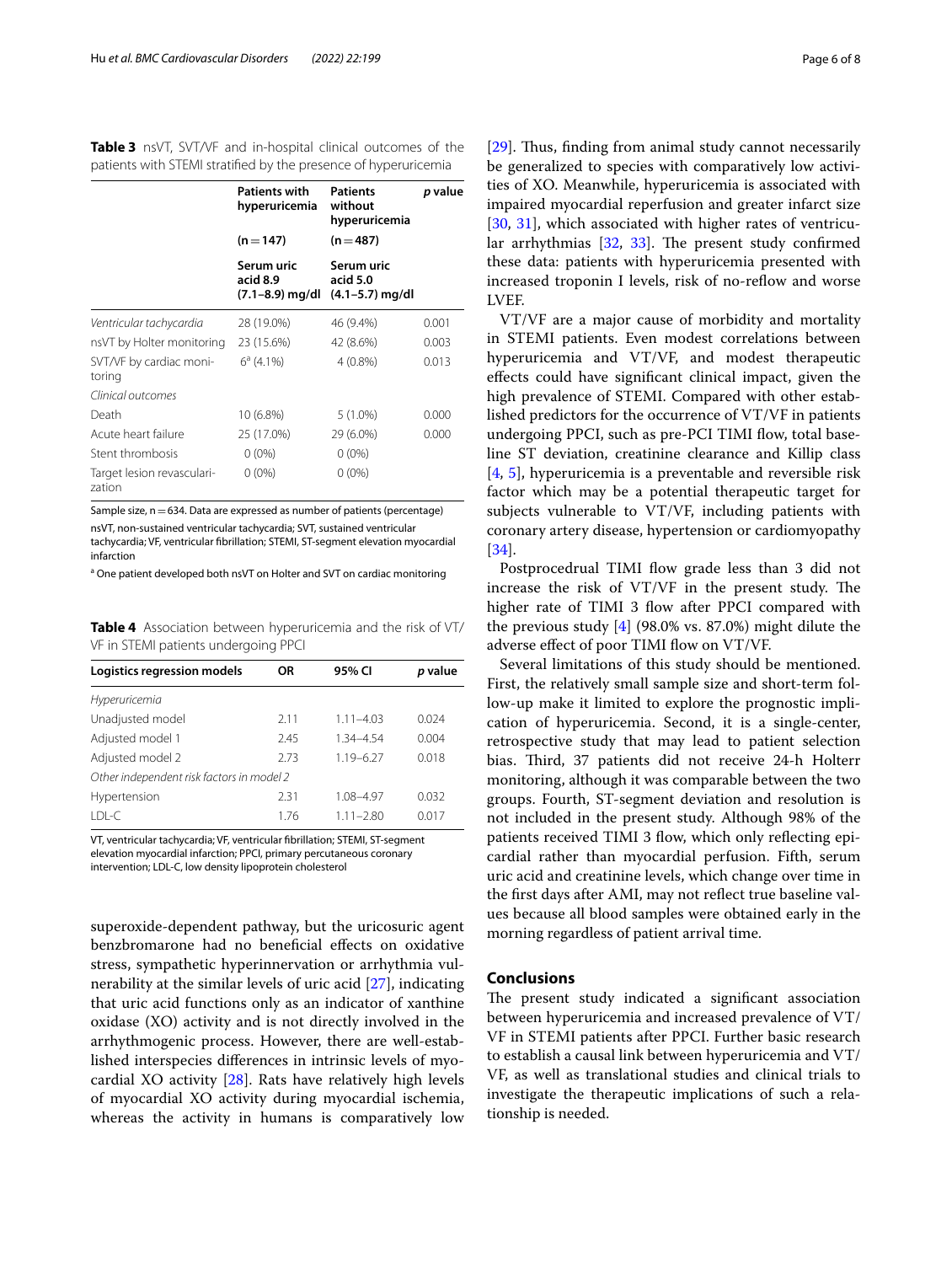VT/VF: Ventricular tachycardia and fbrillation; STEMI: ST-segment elevation myocardial infarction; PPCI: Primary percutaneous coronary intervention; nsVT: Non-sustained ventricular tachycardia; SVT: Sustained ventricular tachycardia; eGFR: Estimated glomerular fltration rate; hsCRP: Hypersensitive C reactive protein; BNP: B-type natriuretic peptides; AMI: Acute myocardial infarction; LVEF: Left ventricular ejection fraction; TIMI: Thrombolysis in myocardial infarction; HDL-C: High-density lipoprotein cholesterol; LDL-C: Low-density lipoprotein cholesterol; XO: Xanthine oxidase; VF: Ventricular fbrillation; ACEI: Angiotensin converting enzyme inhibitor; ARB: Angiotensin receptor blocker; IRA: Infarct-related artery; ST: Stent thrombosis.

## **Supplementary Information**

The online version contains supplementary material available at [https://doi.](https://doi.org/10.1186/s12872-022-02635-4) [org/10.1186/s12872-022-02635-4](https://doi.org/10.1186/s12872-022-02635-4).

<span id="page-6-16"></span>**Additional fle 1**. Univariate and multivariate analysis of risk factors for VT/ VF in STEMI patients undergoing PPCI.

#### **Acknowledgements**

We appreciated Dr. Yijun Zhu from central laboratory of Jinhua Municipal Central Hospital for revising the laboratory data part of the manuscript.

#### **Author contributions**

X.H., S.F. and S.W. designed the study. X.H. and S.W. participated in data collection and statistical analysis. X.H. drafted the article. All authors read and approved the fnal version of the manuscript.

## **Funding**

Xianqing Hu received award from the Science and Technology Research Program of Jinhua Municipality (Number 2017-3-007). The funders had no role in study design, data collection and analysis, decision to publish, or preparation of the manuscript. Other authors have no competing interests and nothing to declare.

#### **Availability of data and materials**

The datasets generated and/or analyzed during the current study are not publicly available for protecting study participants, privacy, however data is available with corresponding author (Xianqing Hu) if data can be made available on reasonable request.

## **Declarations**

## **Ethics approval and consent to participate**

All methods were carried out in accordance with relevant guidelines and regulations. Written informed consent was obtained from individual or guardian participants. This study followed the principles outlined in the Declaration of Helsinki. The protocals was approved by Institutional Ethics Committee of Jinhua Municipal Central Hospital.

#### **Consent for publication**

Not applicable.

#### **Competing interests**

The authors declare that they have no competing interests.

#### **Author details**

<sup>1</sup> Department of Cardiovascular Medicine, Jinhua Municipal Central Hospital, Jinhua Hospital of Zhejiang University, No. 365, East Renmin Road, Jinhua 321000, Zhejiang Province, China. <sup>2</sup> Department of Respiratory Medicine, Jinhua Municipal Central Hospital, Jinhua Hospital of Zhejiang University, Jinhua, Zhejiang Province, China.

Received: 21 February 2022 Accepted: 13 April 2022 Published online: 26 April 2022

#### **References**

- <span id="page-6-0"></span>1. Cheema AN, Sheu K, Parker M, Kadish AH, Goldberger JJ. Nonsustained ventricular tachycardia in the setting of acute myocardial infarction: tachycardia characteristics and their prognostic implications. Circulation. 1998;98(19):2030–6.
- <span id="page-6-1"></span>2. Makikallio TH, Barthel P, Schneider R, Bauer A, Tapanainen JM, Tulppo MP, Schmidt G, Huikuri HV. Prediction of sudden cardiac death after acute myocardial infarction: role of Holter monitoring in the modern treatment era. Eur Heart J. 2005;26(8):762–9.
- <span id="page-6-2"></span>3. Masuda M, Nakatani D, Hikoso S, Suna S, Usami M, Matsumoto S, Kitamura T, Minamiguchi H, Okuyama Y, Uematsu M, et al. Clinical impact of ventricular tachycardia and/or fbrillation during the acute phase of acute myocardial infarction on in-hospital and 5-year mortality rates in the percutaneous coronary intervention era. Circ J. 2016;80(7):1539–47.
- <span id="page-6-3"></span>4. Mehta RH, Starr AZ, Lopes RD, Hochman JS, Widimsky P, Pieper KS, Armstrong PW, Granger CB. Incidence of and outcomes associated with ventricular tachycardia or fbrillation in patients undergoing primary percutaneous coronary intervention. JAMA. 2009;301(17):1779–89.
- <span id="page-6-4"></span>5. Mehta RH, Yu J, Piccini JP, Tcheng JE, Farkouh ME, Reifel J, Fahy M, Mehran R, Stone GW. Prognostic signifcance of postprocedural sustained ventricular tachycardia or fbrillation in patients undergoing primary percutaneous coronary intervention (from the HORIZONS-AMI Trial). Am J Cardiol. 2012;109(6):805–12.
- <span id="page-6-5"></span>6. Mantovani A, Rigolon R, Pichiri I, Pernigo M, Bergamini C, Zoppini G, Bonora E, Targher G. Hyperuricemia is associated with an increased prevalence of atrial fbrillation in hospitalized patients with type 2 diabetes. J Endocrinol Investig. 2016;39(2):159–67.
- <span id="page-6-6"></span>7. Braga F, Pasqualetti S, Ferraro S, Panteghini M. Hyperuricemia as risk factor for coronary heart disease incidence and mortality in the general population: a systematic review and meta-analysis. Clin Chem Lab Med. 2016;54(1):7–15.
- 8. Choi HK, Curhan G. Independent impact of gout on mortality and risk for coronary heart disease. Circulation. 2007;116(8):894–900.
- 9. Krishnan E, Pandya BJ, Lingala B, Hariri A, Dabbous O. Hyperuricemia and untreated gout are poor prognostic markers among those with a recent acute myocardial infarction. Arthritis Res Ther. 2012;14(1):R10.
- <span id="page-6-7"></span>10. Feig DI, Kang DH, Johnson RJ. Uric acid and cardiovascular risk. N Engl J Med. 2008;359(17):1811–21.
- <span id="page-6-8"></span>11. Sun GZ, Guo L, Wang J, Ye N, Wang XZ, Sun YX. Association between hyperuricemia and atrial fbrillation in rural China: a cross-sectional study. BMC Cardiovasc Disord. 2015;15:98.
- <span id="page-6-9"></span>12. Tamariz L, Agarwal S, Soliman EZ, Chamberlain AM, Prineas R, Folsom AR, Ambrose M, Alonso A. Association of serum uric acid with incident atrial fbrillation (from the Atherosclerosis Risk in Communities [ARIC] study). Am J Cardiol. 2011;108(9):1272–6.
- <span id="page-6-10"></span>13. Valbusa F, Bertolini L, Bonapace S, Zenari L, Zoppini G, Arcaro G, Byrne CD, Targher G. Relation of elevated serum uric acid levels to incidence of atrial fbrillation in patients with type 2 diabetes mellitus. Am J Cardiol. 2013;112(4):499–504.
- <span id="page-6-11"></span>14. Cicero AF, Rosticci M, Tocci G, Bacchelli S, Urso R, D'Addato S, Borghi C. Serum uric acid and other short-term predictors of electrocardiographic alterations in the Brisighella Heart Study cohort. Eur J Intern Med. 2015;26(4):255–8.
- <span id="page-6-12"></span>15. Yamada S, Suzuki H, Kamioka M, Kamiyama Y, Saitoh S, Takeishi Y. Uric acid increases the incidence of ventricular arrhythmia in patients with left ventricular hypertrophy. Fukushima J Med Sci. 2012;58(2):101–6.
- <span id="page-6-13"></span>16. Gragnano F, Spirito A, Corpataux N, Vaisnora L, Galea R, Gargiulo G, Siontis GCM, Praz F, Lanz J, Billinger M, et al. Impact of clinical presentation on bleeding risk after percutaneous coronary intervention and implications for the ARC-HBR defnition. EuroIntervention J EuroPCR Collab Work Group Interv Cardiol Eur Soc Cardiol. 2021;17(11):e898–909.
- <span id="page-6-14"></span>17. Taylor J. Third universal defnition of myocardial infarction. Eur Heart J. 2012;33(20):2506–7.
- <span id="page-6-15"></span>18. Niccoli G, Burzotta F, Galiuto L, Crea F. Myocardial no-refow in humans. J Am Coll Cardiol. 2009;54(4):281–92.
- <span id="page-6-17"></span>19. McDonald CJ, Hui SL, Tierney WM. Diuretic-induced laboratory abnormalities that predict ventricular ectopy. J Chronic Dis. 1986;39(2):127–35.
- <span id="page-6-18"></span>20. Singh JA, Cleveland J. Allopurinol and the risk of ventricular arrhythmias in the elderly: a study using US Medicare data. BMC Med. 2017;15(1):59.